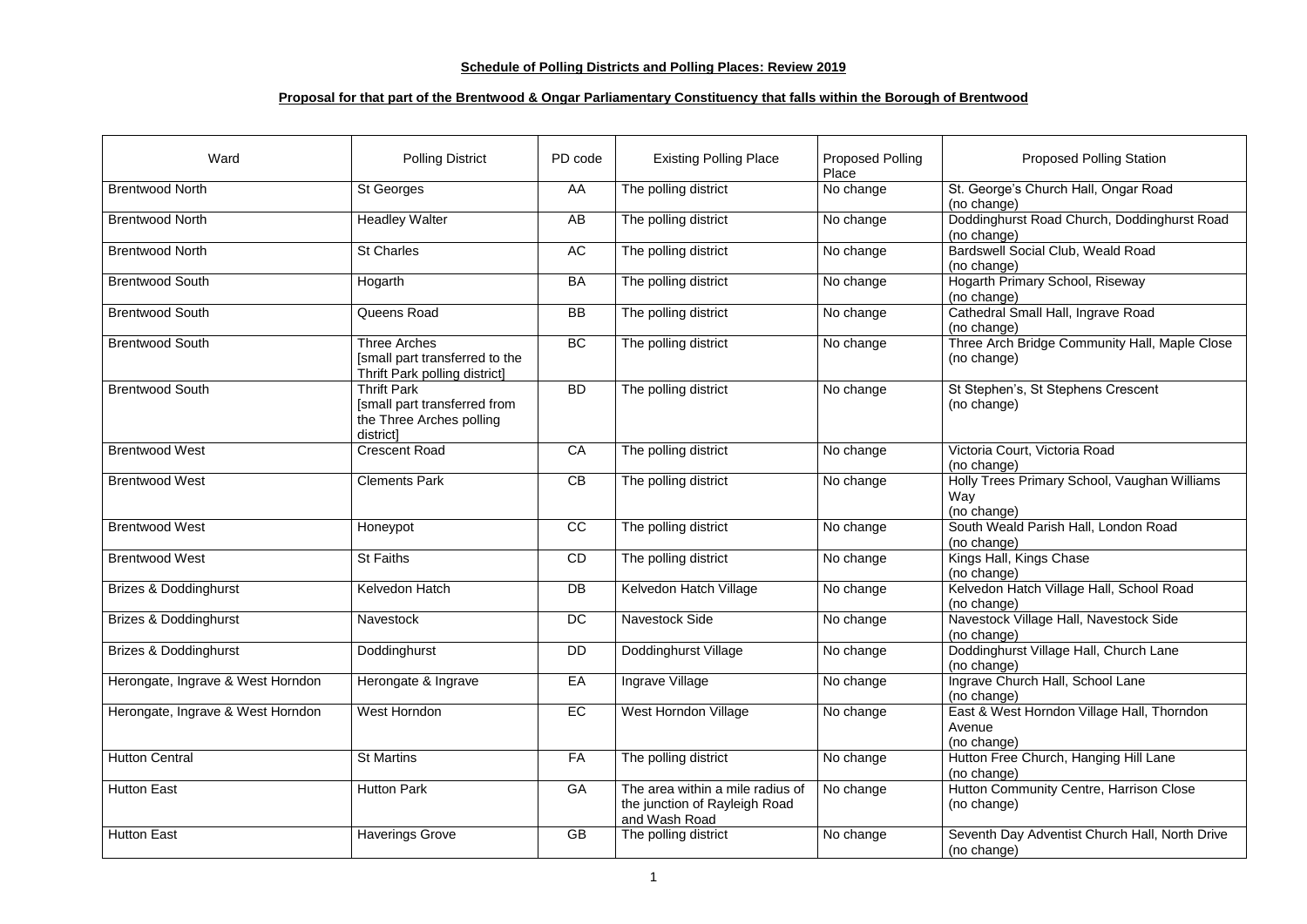| Ward                                  | <b>Polling District</b>   | PD code   | <b>Existing Polling Place</b>                                                                                                 | <b>Proposed Polling</b>                                                                                           | <b>Proposed Polling Station</b>                                                                                           |
|---------------------------------------|---------------------------|-----------|-------------------------------------------------------------------------------------------------------------------------------|-------------------------------------------------------------------------------------------------------------------|---------------------------------------------------------------------------------------------------------------------------|
|                                       |                           |           |                                                                                                                               | Place                                                                                                             |                                                                                                                           |
| <b>Hutton North</b>                   | Coram Green               | HA        | The polling district                                                                                                          | No change                                                                                                         | St Peter's Church Hall, Claughton Way<br>(no change)                                                                      |
| <b>Hutton North</b>                   | Long Ridings              | <b>HB</b> | The polling district                                                                                                          | No change                                                                                                         | Long Ridings Primary School, Long Ridings<br>Avenue<br>(no change)                                                        |
| <b>Hutton South</b>                   | <b>Hutton Mount</b>       | <b>JA</b> | The polling district                                                                                                          | No change                                                                                                         | Hutton & Shenfield Union Church, Roundwood<br>Avenue<br>(no change)                                                       |
| <b>Hutton South</b>                   | Thriftwood                | JB        | Within $\frac{1}{4}$ mile radius of the<br>junction of Brockley<br>Grove/Roundwood Avenue                                     | No change                                                                                                         | Hutton & Shenfield Union Church, Roundwood<br>Avenue<br>(no change)                                                       |
| Ingatestone, Fryerning & Mountnessing | Fryerning                 | KA        | The polling district                                                                                                          | No change                                                                                                         | Fryerning Parish Rooms, Mill Green Road<br>(no change)                                                                    |
| Ingatestone, Fryerning & Mountnessing | Heybridge                 | KB        | The polling district                                                                                                          | No change                                                                                                         | Parish Room, Catholic Church, Roman Road<br>(no change)                                                                   |
| Ingatestone, Fryerning & Mountnessing | <b>High Street</b>        | KC        | The polling district                                                                                                          | No change                                                                                                         | Ingatestone & Fryerning Community Centre, High<br><b>Street</b><br>(no change)                                            |
| Ingatestone, Fryerning & Mountnessing | The Furlongs              | KD        | The polling district                                                                                                          | No change                                                                                                         | Christy Hall, Pemberton Avenue<br>(no change)                                                                             |
| Ingatestone, Fryerning & Mountnessing | Mountnessing              | KE        | <b>Mountnessing Village</b>                                                                                                   | No change                                                                                                         | St John's Church Hall, Church Road<br>(no change)                                                                         |
| <b>Pilgrims Hatch</b>                 | <b>Bishops Hall Park</b>  | LA        | The area within the polling<br>district to the south of Hatch<br>Road                                                         | No change                                                                                                         | <b>Bishops Hall Park Community Centre, Elizabeth</b><br>Road<br>(no change)                                               |
| <b>Pilgrims Hatch</b>                 | <b>Larchwood Gardens</b>  | LB        | The area within $\frac{1}{4}$ mile radius of<br>the junction of Larchwood<br>Gardens and Ongar Road,<br><b>Pilgrims Hatch</b> | The area within $\frac{1}{2}$<br>mile radius of the<br>junction of<br><b>Gloucester Road</b><br>and Balmoral Road | <b>Bishops Hall Park Community Centre, Elizabeth</b><br>Road (change from Larchwood Primary School,<br>Larchwood Gardens) |
| Shenfield                             | Shenfield                 | MA        | The polling district                                                                                                          | No change                                                                                                         | Shenfield Parish Hall, Hutton Road<br>or Shenfield Library, Hutton Road<br>(no change)                                    |
| South Weald                           | <b>Brook Street</b>       | <b>NA</b> | Within 1/4 mile radius of Brook<br>Street/London Road junction                                                                | No change                                                                                                         | South Weald Parish Hall, London Road<br>(no change)                                                                       |
| South Weald                           | <b>Weald Park</b>         | <b>NB</b> | South Weald Village                                                                                                           | No change                                                                                                         | The Belli Centre r/o St. Peter's Church, Weald<br>Road<br>(no change)                                                     |
| South Weald                           | <b>Coxtie Green</b>       | <b>NC</b> | The polling district                                                                                                          | No change                                                                                                         | St Paul's Church Centre, Mores Lane<br>(no change)                                                                        |
| <b>Tipps Cross</b>                    | <b>Blackmore</b>          | PA        | <b>Blackmore Village</b>                                                                                                      | No change                                                                                                         | Blackmore Village Hall, Nine Ashes Road<br>(no change)                                                                    |
| <b>Tipps Cross</b>                    | <b>Stondon Massey</b>     | PB        | The area within 700 yards<br>radius of Brooks Farm, Stondon<br>Massey                                                         | The polling district                                                                                              | Stondon Massey Village Hall, Ongar Road<br>(no change)                                                                    |
| <b>Tipps Cross</b>                    | Hook End and Wyatts Green | <b>PC</b> | Hook End                                                                                                                      | No change                                                                                                         | Tipps Cross Remembrance Hall, Blackmore Road<br>(no change)                                                               |